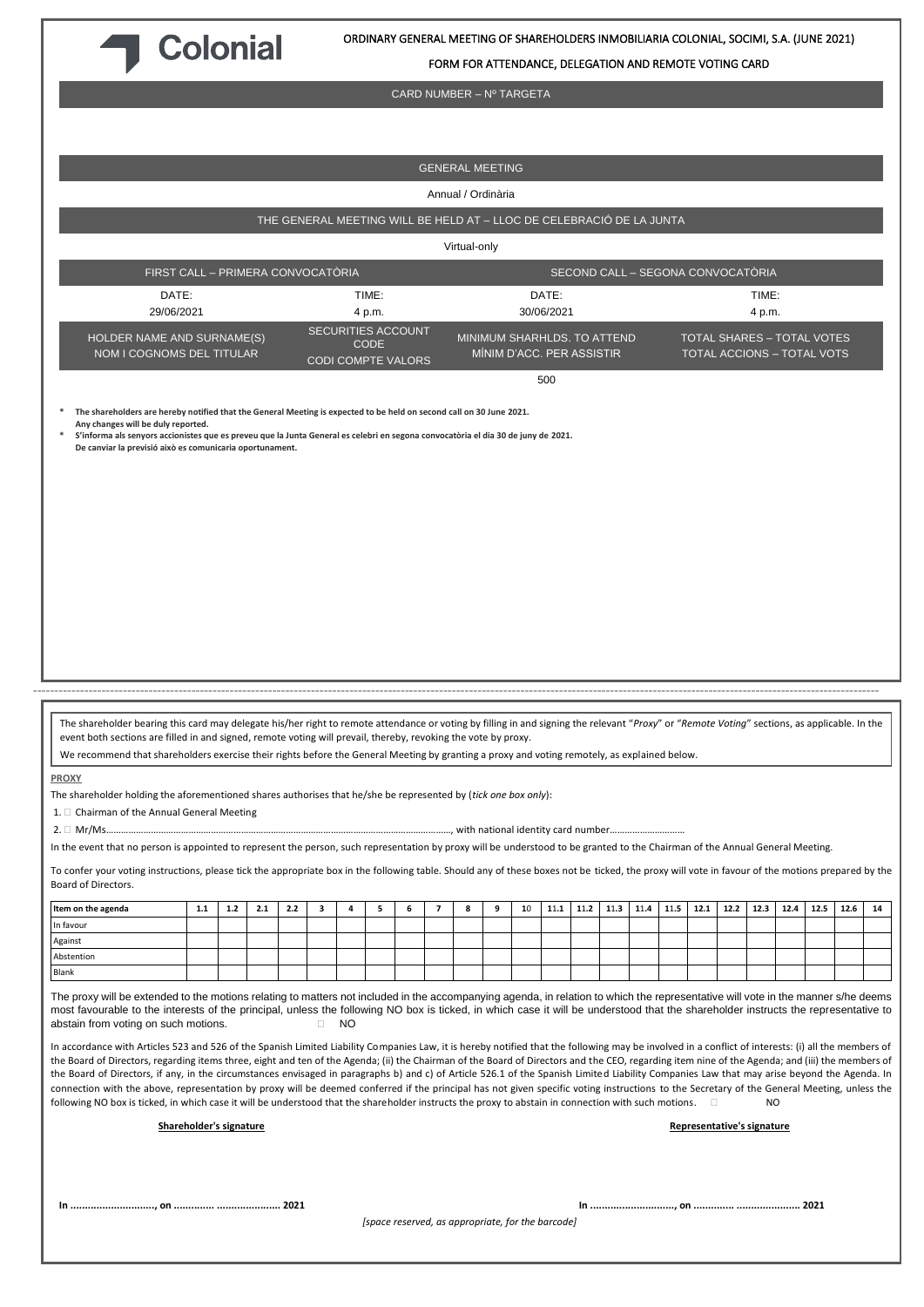# **REMOTE VOTING**

The shareholder holding the aforementioned shares votes in favour of all the motions drawn up by the Board of Directors in relation to the items on the agenda, attached hereto, unless a different vote is stated below (*tick the appropriate boxes)*.

| Item on the agenda | 1.1 | 1.2 | 2.1 | 2.2 |  | 6 | 8 | 10 | 11.1 | $11.2$ 11.3 |  |  |  | 11.4   11.5   12.1   12.2   12.3   12.4   12.5 | $12.6$ 14 |  |
|--------------------|-----|-----|-----|-----|--|---|---|----|------|-------------|--|--|--|------------------------------------------------|-----------|--|
| In favour          |     |     |     |     |  |   |   |    |      |             |  |  |  |                                                |           |  |
| Against            |     |     |     |     |  |   |   |    |      |             |  |  |  |                                                |           |  |
| Abstention         |     |     |     |     |  |   |   |    |      |             |  |  |  |                                                |           |  |
| Blank              |     |     |     |     |  |   |   |    |      |             |  |  |  |                                                |           |  |

Unless expressly stated otherwise in the manner described below, and in relation to the motions not prepared by the Board of Directors or on items not included in the accompanying Agenda, representation is understood to be conferred to the Chairman of the General Meeting, applying the rules on how to vote in the absence of instructions and in the cases of conflict of interests contained in the "Proxy" section in this form. Tick the following NO box only if opposed to the proxy (in which case it will be understood that the shareholder abstains from voting on such motions). NO

| Shareholder's signature                           | <b>Holder Name and Surname(s)</b> |                         |  |  |  |  |  |
|---------------------------------------------------|-----------------------------------|-------------------------|--|--|--|--|--|
|                                                   |                                   |                         |  |  |  |  |  |
|                                                   | <b>Securities Account Code</b>    | <b>Number of Shares</b> |  |  |  |  |  |
| [space reserved, as appropriate, for the barcode] |                                   |                         |  |  |  |  |  |
|                                                   |                                   |                         |  |  |  |  |  |
|                                                   |                                   |                         |  |  |  |  |  |

#### **RIGHT TO ATTEND AND VOTE**

-------------------------------------------------------------------------------------------------------------------------------------------------------------------------------------------------------

Shareholders may attend and vote at the General Meeting of Shareholder if they, individually or as a group, hold at least 500 shares, which must be registered in the shareholder ledger five days before the General Meeting, and provide proof to this effect by the means provided in the section on the 2021 General Meeting of Shareholders ("Online Attendance") on the corporate website [\(www.inmocolonial.com\)](http://www.inmocolonial.com/). Should there be a difference between the number of shares claimed by the shareholder and the number of shares registered under their name in IBERCLEAR, the information shown on IBERCLEAR's records will prevail. Should the shareholder attend the General Meeting virtually, their proxy or remote vote will be revoked.

With regards to jointly owned shares, it will be considered that the co-owner who registers to attend the General Meeting will be the person who effectively attends the General Meeting and will be therefore entitled to exercise the rights to speak, ask for information, put forward motions and vote according to their jointly owned shares.

#### **PROXY**

All shareholders entitled to attend annual general meetings may be represented by another person who need not be a shareholder. To this end, the shareholder must complete the "*Proxy*" section of this card and sign it along with his/her representative on the space designated for such purpose. The representation by proxy shall be sent to Inmobiliaria Colonial, SOCIMI, S.A. according to the Company Bylaws, the Regulations of the General Meeting and the information in the call notice and on the corporate website [\(www.inmocolonial.com\)](http://www.inmocolonial.com/):

- a) By delivering the attendance, proxy and remote voting card received from the depositary institutions or, as appropriate, this card, duly completed and signed in the *"Proxy"* section in person to the Company's registered office (Paseo de la Castellana 52, 28046 Madrid) or to the offices of Inmobiliaria Colonial, SOCIMI, S.A. (the **"Company**") en Barcelona (Avenida Diagonal 532, 08006 Barcelona), from 9 a.m. to 2 p.m., addressed to the Shareholder Relations Office ("Oficina de Atención al Accionista").
- b) By sending the attendance, proxy and remote voting card by postal mail received by the depositary entities or, where applicable, this card, duly completed and signed in the "*Proxy*" section, to the registered office (Paseo de la Castellana 52, 28046 Madrid) or to the Company's offices in Barcelona (Avenida Diagonal 532, 08006 Barcelona), addressed to the Shareholder Relations Office ["Oficina de Atención al Accionista"].
- c) Through the online platform enabled to grant proxy on the corporate website [\(www.inmocolonial.com\),](http://www.inmocolonial.com/) as per the procedure stated thereon, or by email [\(accionistas@inmocolonial.com\).](mailto:accionistas@inmocolonial.com)

Without detriment to the above, we recommend that any shareholders who wish to notify the Company of their intention to exercise their right to grant proxy before the General Meeting, do so through the online platform expressly enabled on the corporate website (www.inmocolonial.co[m\), or by email \(accionistas@inmocolonial.com\)](mailto:accionistas@inmocolonial.com).

The granting of proxy must be received by the Company, with satisfactory proof of identity, at least 24 hours before the date scheduled for the General Meeting on first call, that is, before 4 p.m. of 28 June 2021. Otherwise it will understood to not have been granted. The attendance of the shareholder entails the revocation of any proxy.

### **REMOTE VOTING BEFORE THE GENERAL MEETING**

Remote votes will be cast by shareholders by the same means specified in paragraphs a), b), and c) of the above section for the notification to grant proxy. Without detriment to the above, we recommend that any shareholders who wish to cast their vote on the motions regarding the items on the Agenda before the General Meeting do so through the platform expressly enabled on the corporate website [\(www.inmocolonial.com\),](mailto:accionistas@inmocolonial.com) or by email [\(accionistas@inmocolonial.com\).](mailto:accionistas@inmocolonial.com)

Votes cast by any of the means provided in the paragraphs a), b) and c) above must be received by the Company, with satisfactory proof of identity, at least 24 hours before the date scheduled for the General Meeting on first call, that is, before 4 p.m. of 28 June 2021. Otherwise, the vote will be considered as not cast. A remote vote will be void:

- If it is later expressly revoked by the same medium used for its issue and within the period of time established for same.
- If the shareholder who cast the vote attends the meeting by online means.

Shareholders who have cast their vote remotely shall be considered present for the purposes of constituting the quorum of the General Meeting.

## **ONLINE ATTENDANCE**

Shareholders and proxies attending the General Meeting by electronic means should follow, if they wish to exercise their rights, the procedure specified in the document "*Instructions for attending and voting at the General Meeting by electronic means*", available in the section on the General Meeting of Shareholders 2021 ("Online Attendance") on the Company's website [\(www.inmocolonial.com\).](http://www.inmocolonial.com/) For matters not expressly regulated, the same rules provided in the Regulations of the General Meeting for physical attendance to the General Meeting will apply.

# **PROTECTION OF PERSONAL DATA**

Under the applicable rules on protection of personal data (mainly *Regulation (EU) 2016/679 of 27 April 2016 on the protection of natural persons regarding the processing of personal data and on the free movement of such data* and *Spanish Organic Law 3/2018 of 5 December on the Protection of Personal Data and guarantee of digital rights*) shareholders are hereby informed that the Company, with tax identification number A-28027399, will be in charge of the automated processing of the personal data provided by shareholders or banks, Brokers and Dealers at which the shareholders have deposited their shares, through the agency legally authorised to keep the shareholder register, i.e. Iberclear, in connection with the General Meeting, and any other data that may arise as a result thereof. The purpose of such file or automated processing is only the management and administration of the relations between the Company and the shareholders (including, where appropriate, their proxies) in connection with the General Meeting of Shareholders of the Company. The legal basis of the data processing is the need to comply with the provisions of the Spanish Limited Liability Companies Law. The Company will store the data for the duration of its obligations relating to the Ordinary General Meeting and for the 6 years following its termination.

Shareholders or their proxies have the right to access, rectify, delete and object to the processing of their data, as well as to exercise the other rights recognised in the current data protection legislation with the extension and limitations provided in such legislation. To do so, they must send a notice (including the identification of the holder of the rights, e.g. a photocopy of their ID card) to the following address: Inmobiliaria Colonial, SOCIMI, S.A., Paseo de la Castellana 52, 28046 Madrid. Additionally, shareholders can send the aforementioned notice to the email address: [ucnormativo@inmocolonial.com.](mailto:ucnormativo@inmocolonial.com)

The Company, in its capacity as data controller, has adopted all security measures required by law on its facilities, systems and files, and will safeguard the confidentiality of the relevant personal data, save where such data must be disclosed as required by Law or by a court and/or governmental order.

Should the data subjects consider that their information has been wrongfully processed or their rights have not been duly observed, they may file a claim before the Spanish Agency for Data Protection [\(www.aepd.es\).](http://www.aepd.es/)

-------------------------------------------------------------------------------------------------------------------------------------------------------------------------------------------------------